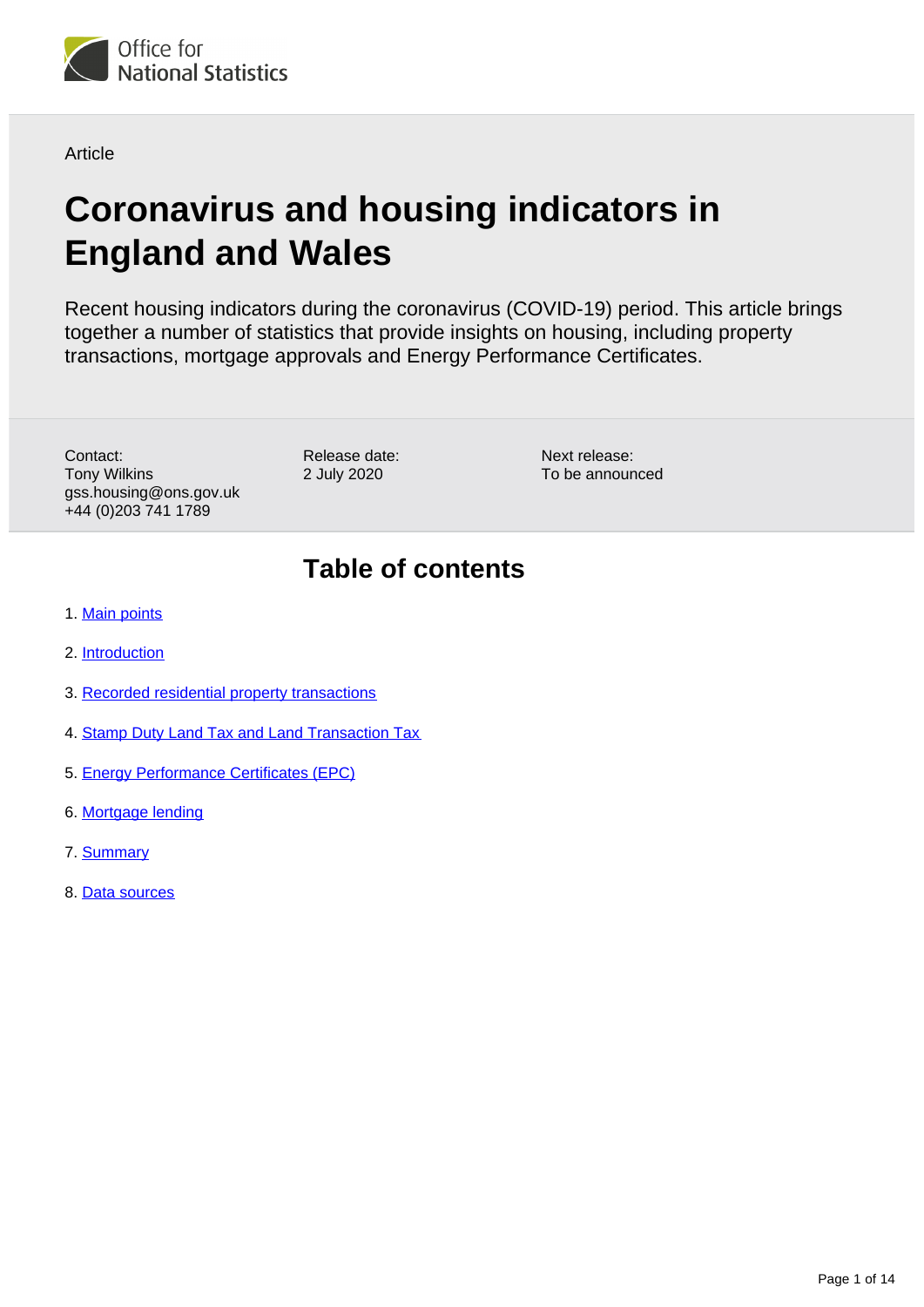# <span id="page-1-0"></span>**1 . Main points**

- Various data sources suggest that changes to the housing market in England and Wales primarily happened in April 2020, coinciding with the first full month of the lockdown.
- There was a large decrease in the number of Energy Performance Certificate lodgements in April 2020 followed by rises in May and June across England and Wales.
- Residential property transactions (based on Stamp Duty Land Tax records) in England, for April and May 2020, were around half that shown for the same months in 2019.
- Residential Land Transaction Tax transactions in Wales fell in April and remained low in May 2020.
- The number of property transactions currently recorded by HM Land Registry for February and March 2020 is lower than in 2019 in both England and Wales, but this is likely because of delays in recording.
- The number of mortgage approvals for house purchase in the UK fell sharply in April 2020 and continued to fall in May.

# <span id="page-1-1"></span>**2 . Introduction**

This article brings together the latest official statistics and published data on housing indicators in England and Wales, focusing on housing transactions data. By looking across a range of sources a more comprehensive picture of housing can be developed than by looking at a single data source in isolation.

These data sources have been brought together to help understand trends in housing indicators during the coronavirus (COVID-19) pandemic. There are many more official statistics published across the UK on a range of housing topics, which are not included here. These can be found from individual government department or devolved administration websites, the GOV.UK [statistics release calendar](https://www.gov.uk/search/research-and-statistics?content_store_document_type=statistics_published&level_one_taxon=4794066e-e3cc-425e-8cc4-e7ff3edb4c39&order=updated-newest) or the UK Housing and Planning [Statistics Landscape](https://gss.civilservice.gov.uk/dashboard/tools/housing-and-planning-statistics/landing.html). There are also other datasets and statistics produced by non-governmental sources such as estate agents, house builders or charities, but these were not considered for this article.

Each of the data sources used in this article have their own strengths and weaknesses and as with most data sources there is a potential trade-off between timeliness and quality.

In terms of understanding the impact of the coronavirus, initial government guidance was issued on 26 March 2020 requesting delays to property moves and restrictions on viewings. This has since been updated in **[England](https://www.gov.uk/guidance/government-advice-on-home-moving-during-the-coronavirus-covid-19-outbreak)** and [Wales,](https://gov.wales/moving-home-during-coronavirus-pandemic) with the period following 26 March 2020 generally referred to as "lockdown". The majority of the statistics presented show both the period before lockdown began and the following months.

We would appreciate your feedback on whether you found this article useful or if there would be other similar articles you would be interested in, please contact us at GSS. Housing@ons.gov.uk.

# <span id="page-1-2"></span>**3 . Recorded residential property transactions**

When someone sells a residential property in England and Wales, the change in ownership is registered with **HM** [Land Registry](https://www.gov.uk/government/organisations/land-registry) and recorded in its "[Price Paid Data](https://www.gov.uk/government/collections/price-paid-data)".

The number of residential property transactions recorded by HM Land Registry (HMLR) in its Price Paid Data was notably lower in February and March 2020 compared with both January 2020 and the same period in 2019.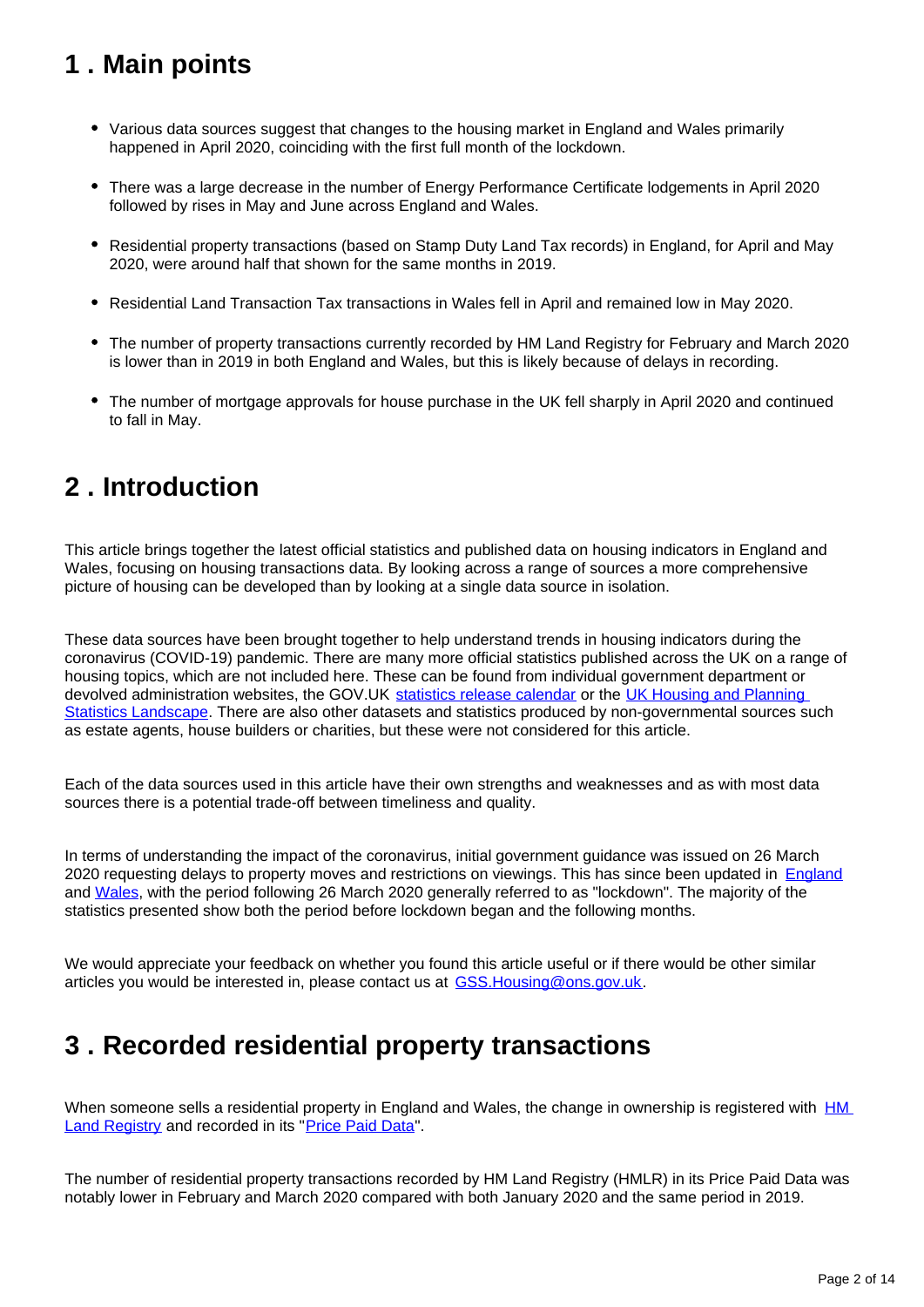We present an analysis of the currently available data, however, it must be noted that there is a delay between when a residential property is sold and when this is registered in the property transactions data. This means that transactions for the most recent months will be revised upwards in future data releases. This is a normal feature of this data source, however, the delay and size of revisions may be increased because of the pandemic.

The amount of time taken to register the sale varies, but typically ranges between two weeks and two months (longer for new builds). This is following receipt of the application from conveyancers after completion, which is also subject to varying delay.

Looking at the most recent months' data, a reduction of recorded property transactions in England and Wales may comprise of either:

- normal registration delay
- possible additional registration delay because of the coronavirus (COVID-19) (either delays in transactions data sent to or processed by HM Land Registry)
- a reduction in housing activity because of the coronavirus

**More about coronavirus**

- Find the latest on [coronavirus \(COVID-19\) in the UK](https://www.ons.gov.uk/peoplepopulationandcommunity/healthandsocialcare/conditionsanddiseases/bulletins/coronavirustheukeconomyandsocietyfasterindicators/latest).
- All ONS analysis, summarised in our [coronavirus roundup.](https://www.ons.gov.uk/peoplepopulationandcommunity/healthandsocialcare/conditionsanddiseases/articles/coronaviruscovid19roundup/latest)
- View [all coronavirus data.](https://www.ons.gov.uk/peoplepopulationandcommunity/healthandsocialcare/conditionsanddiseases/datalist)
- Find out how we are [working safely during the pandemic](https://www.ons.gov.uk/news/statementsandletters/ensuringyoursafetyduringcovid19).

## **England**

Figure 1 shows recorded property transactions for 2019 and January to March 2020, as released on 26 June 2020, for England.

Residential property transactions decreased by around 13% in February 2020, falling from 49,100 in January to 42,800. This is also around 12,600 lower compared with February 2019.

Transactions for March 2020 were around 16,500, although, as set out previously, we would expect this number to increase as more properties are registered.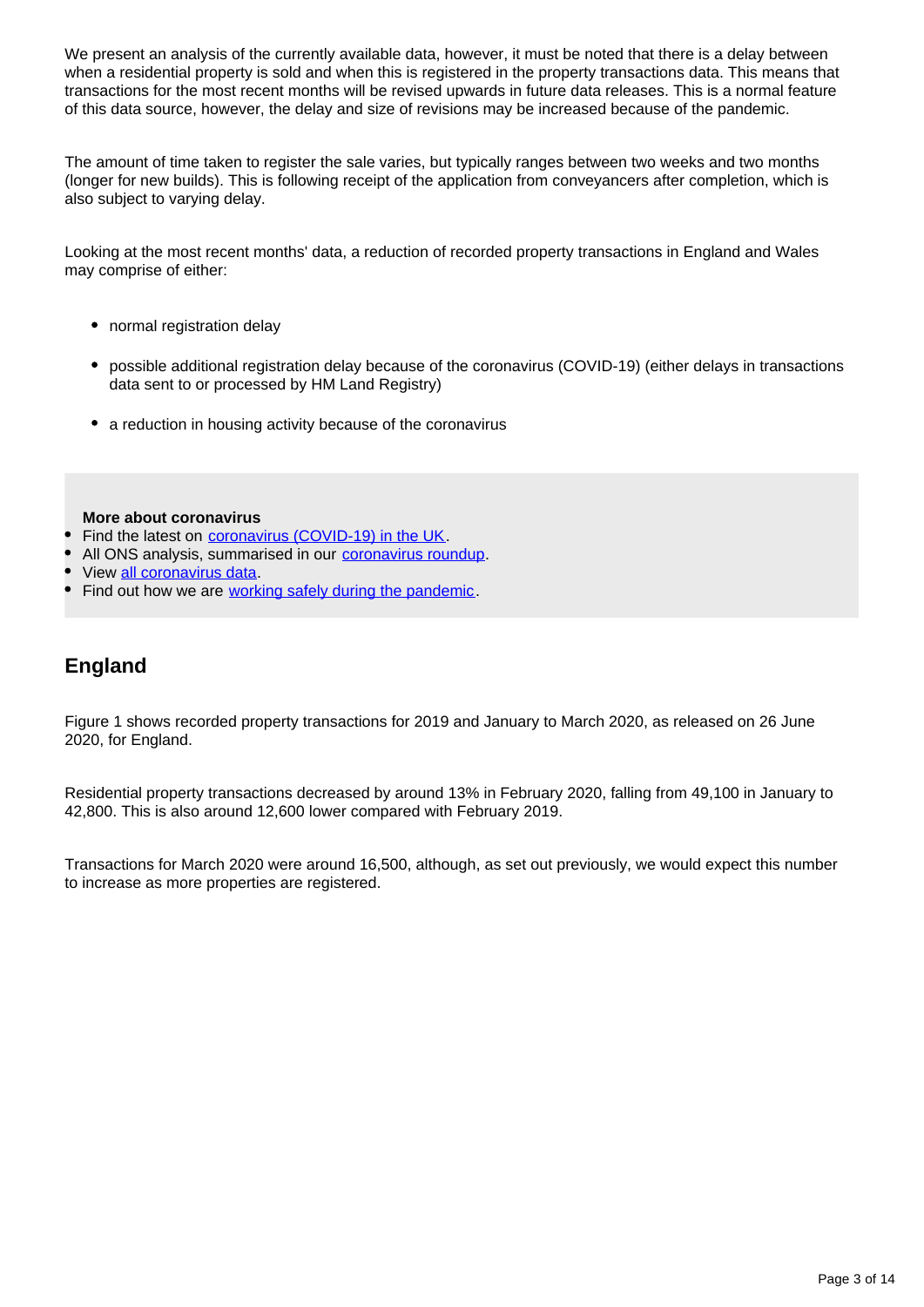## **Figure 1: There has been a fall in recorded property transactions in February and March 2020 in England, but this is likely because of delays in recording**

### **Registered property transactions by month, 2019 and 2020, England**

# Figure 1: There has been a fall in recorded property transactions in February and March 2020 in England, but this is likely because of delays in recording

Registered property transactions by month, 2019 and 2020, England



#### **Source: HM Land Registry – Price Paid Data**

#### **Notes:**

- 1. Price Paid Data are Category A (Standard), which includes single residential properties sold for full market value.
- 2. Data are provisional and are revised upwards each month, with the largest revisions for the most recent months as more transactions are registered.
- 3. Data published on 26 June 2020.
- 4. Available data for April and May 2020 have not been included. These data are incomplete due to the impact of COVID-19 on HM Land Registry operations and is currently unlikely to be a true indicator of market activity.

In general, the percentage drop in the number of residential property transactions for English regions closely follows that for England as a whole during this period with the overall change from January to March similar across all regions. The exception was London, where the initial percentage fall of 9.8% in January 2020 was around half that of England (20.8%).

As mentioned earlier there is a delay between when someone sells a residential property and when this is registered in the property transactions data. This means that transactions for the most recent months will be revised upwards in future.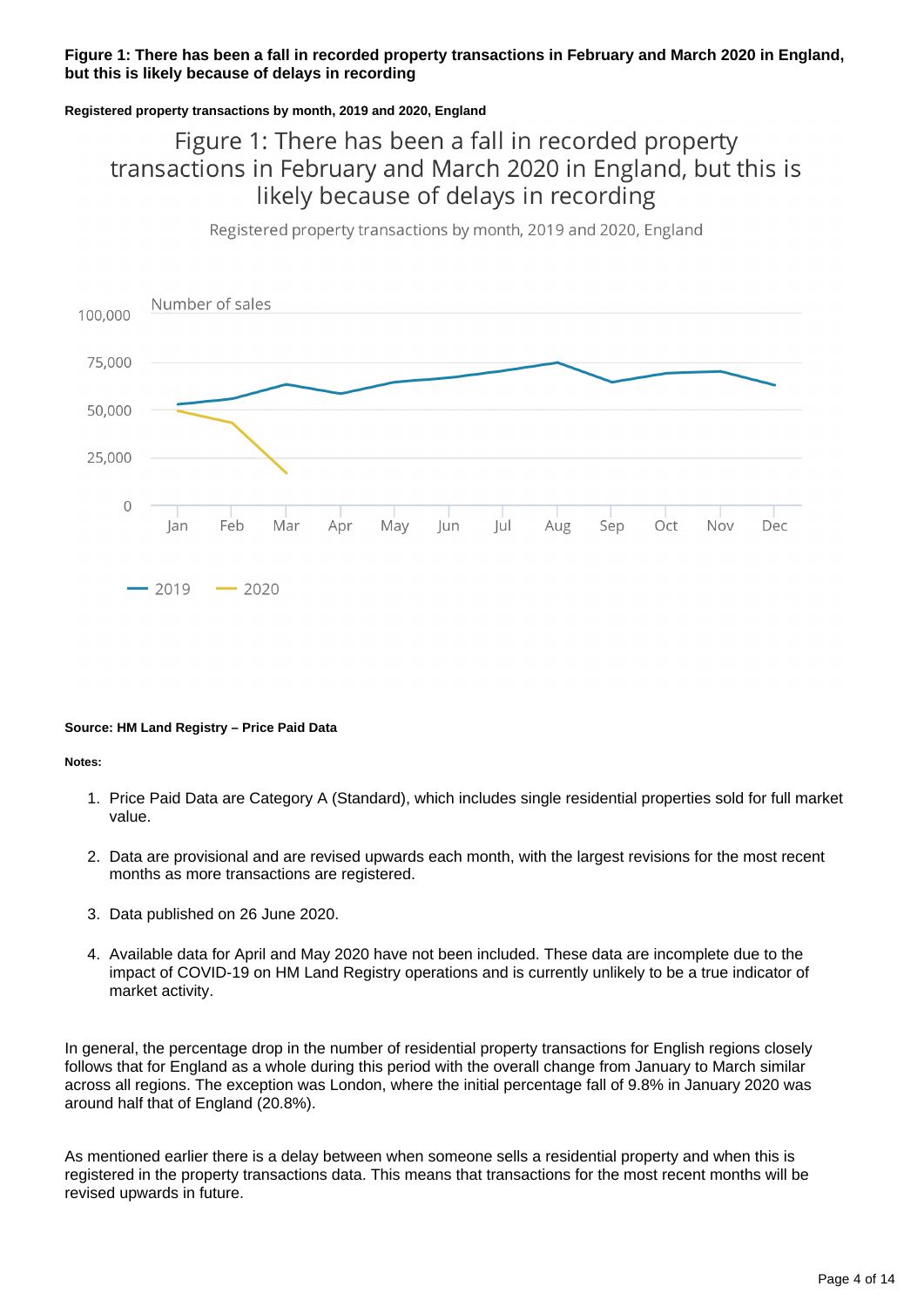Table 1: Number of registered property transactions for English regions, January 2020 to March 2020

|                             | January 2020 | February 2020 | <b>March 2020</b> | <b>January to March</b><br>(% change) |
|-----------------------------|--------------|---------------|-------------------|---------------------------------------|
| North East                  | 2,328        | 1,960         | 739               | $-68.3$                               |
| North West                  | 6,628        | 5,817         | 2,160             | $-67.4$                               |
| Yorkshire and The<br>Humber | 5,184        | 4,314         | 1,626             | -68.6                                 |
| East Midlands               | 4,408        | 4,012         | 1,502             | $-65.9$                               |
| <b>West Midlands</b>        | 5,018        | 4,258         | 1,617             | $-67.8$                               |
| East of England             | 5,840        | 5,206         | 2,003             | $-65.7$                               |
| London                      | 5,403        | 4,589         | 1,817             | $-66.4$                               |
| South East                  | 8,495        | 7,573         | 2,958             | $-65.2$                               |
| South West                  | 5,839        | 5,118         | 2,057             | -64.8                                 |
| England total               | 49,143       | 42,847        | 16,479            | $-66.5$                               |

Source: HM Land Registry – Price Paid Data

#### **Notes**

- 1. Price Paid Data are Category A (Standard) which includes single residential properties sold for full market value. **Back to table**
- 2. Data are provisional and are revised upwards each month, with the largest revisions for the most recent months as more transactions are registered. [Back to table](#page-0-0)
- 3. Data published on 26 June 2020. [Back to table](#page-0-0)
- 4. Available data for April and May 2020 have not been included. These data are incomplete due to the impact of COVID-19 on HM Land Registry operations and is currently unlikely to be a true indicator of market activity. **[Back to table](#page-0-0)**

## **Wales**

Figure 2 shows recorded property transactions for 2019 and January to March 2020, as released on 26 June 2020, for Wales.

Registered property transactions decreased by around 12% in February 2020, falling from 2,800 in January to 2,500. This was around 600 lower than for February 2019.

Transactions for March 2020 only number around 1,000, although, as set out earlier, we would expect this number to increase as more properties are registered.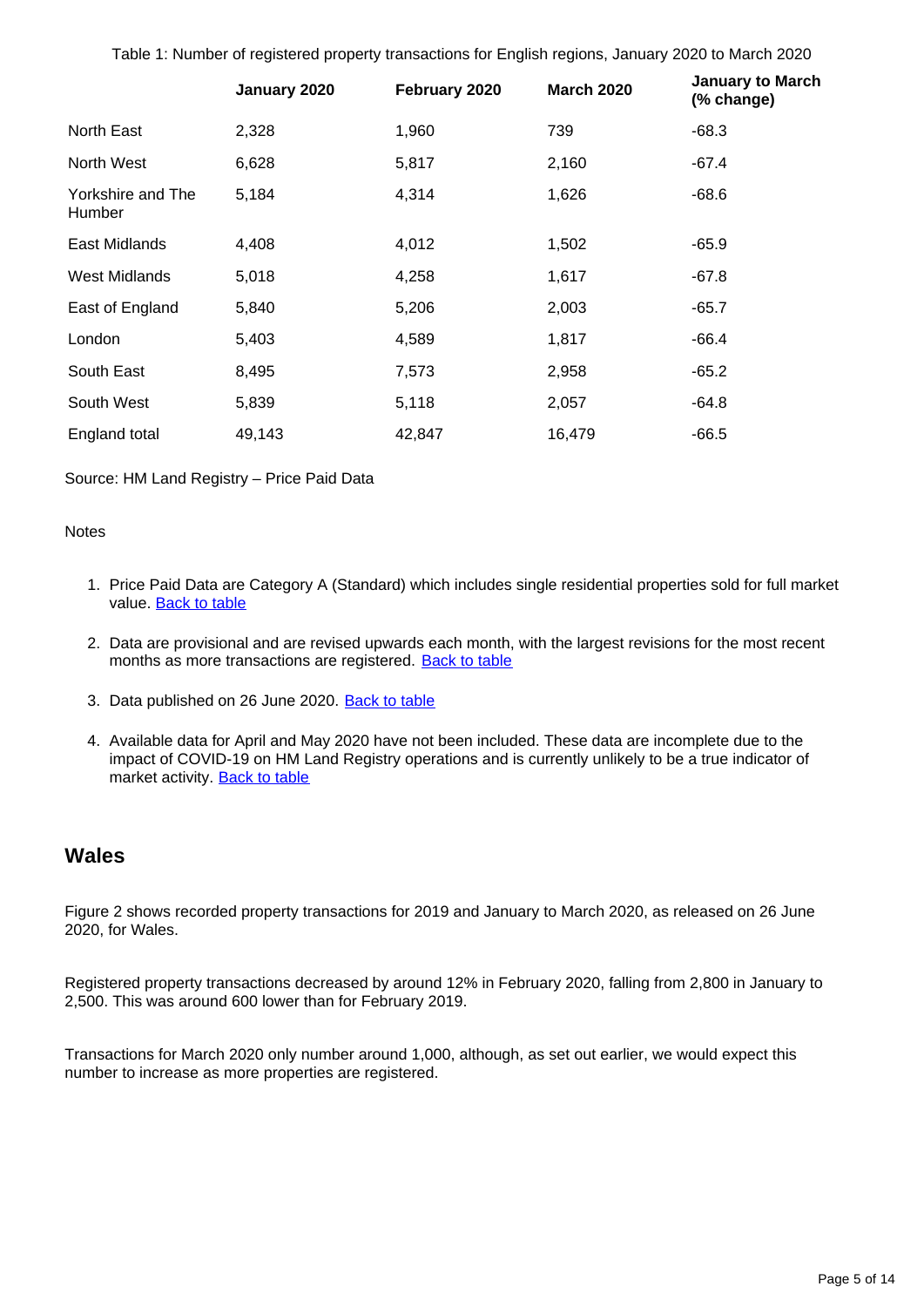### **Figure 2: There has been a fall in recorded residential property transactions in February and March 2020 in Wales, but this is likely because of delays in recording**

### **Registered property transactions by month, 2019 and 2020, Wales**

# Figure 2: There has been a fall in recorded residential property transactions in February and March 2020 in Wales, but this is likely because of delays in recording

Registered property transactions by month, 2019 and 2020, Wales



#### **Source: HM Land Registry – Price Paid Data**

#### **Notes:**

- 1. Price Paid Data are Category A (Standard), which includes single residential properties sold for full market value.
- 2. Data are provisional and are revised upwards each month, with the largest revisions for the most recent months as more transactions are registered.
- 3. Data published on 26 June 2020.
- 4. Available data for April and May 2020 have not been included. These data are incomplete due to the impact of COVID-19 on HM Land Registry operations and is currently unlikely to be a true indicator of market activity.

Given the delay between when someone sells a residential property and when this is registered in the property transactions data the remainder of this article looks at alternative data which is more timely and can give an indication of housing transactions.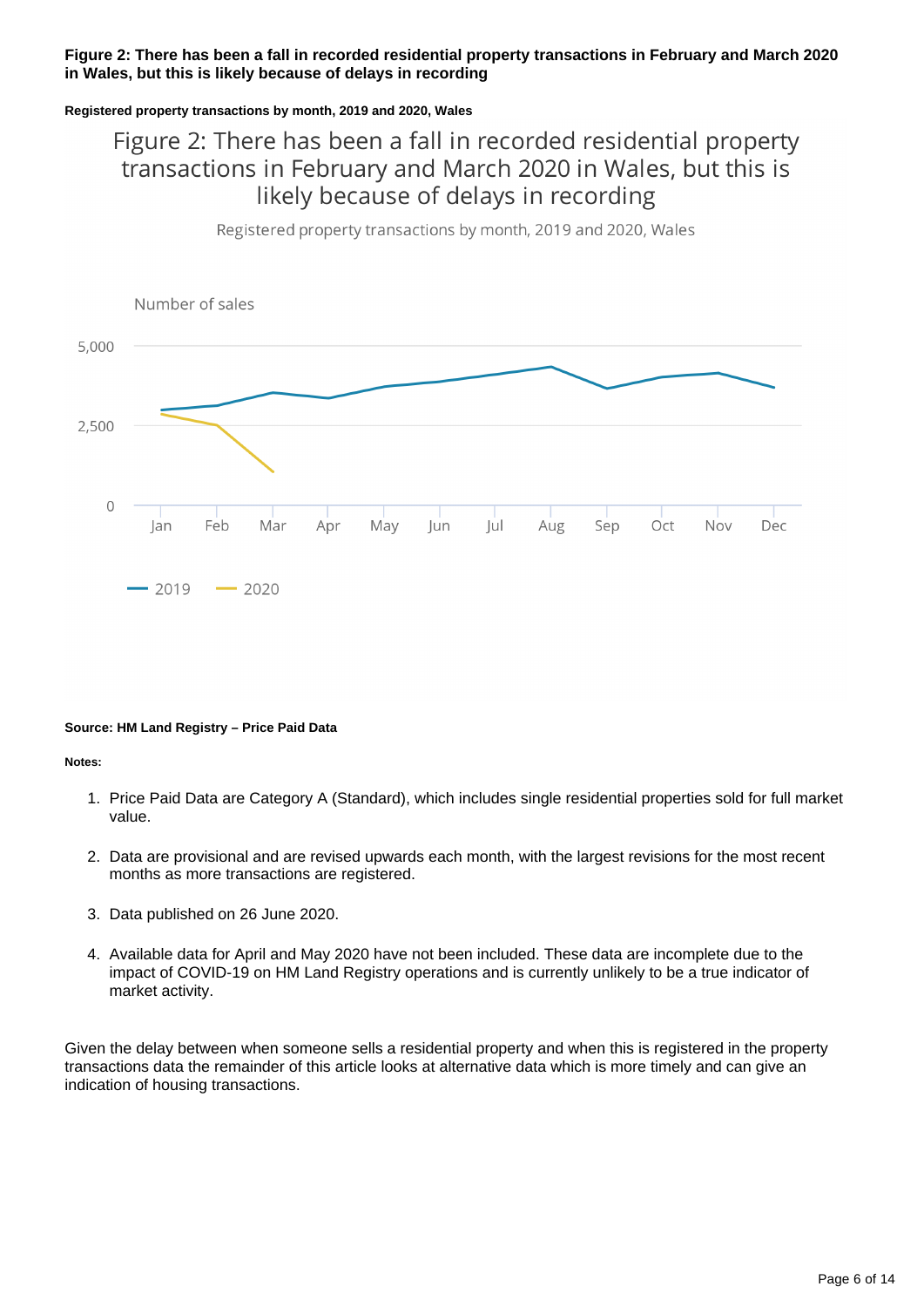# <span id="page-6-0"></span>**4 . Stamp Duty Land Tax and Land Transaction Tax**

[Stamp Duty Land Tax](https://www.gov.uk/stamp-duty-land-tax) in England and [Land Transaction Tax](https://gov.wales/land-transaction-tax-guide) in Wales are paid when a property or land is bought over a certain price. These statistics can be used as a timelier housing indicator as data up to May 2020 were published in June.

## **England**

The [residential and non-residential Stamp Duty Land Tax \(SDLT\) transactions](https://www.gov.uk/government/statistics/monthly-property-transactions-completed-in-the-uk-with-value-40000-or-above) statistics for England are published by HM Revenue and Customs and shown in Figure 3.

The data show that residential transactions in England between January and March 2020 were at a similar level to the previous year. But in April 2020 and May 2020, they fell to around half that shown in the same period in 2019.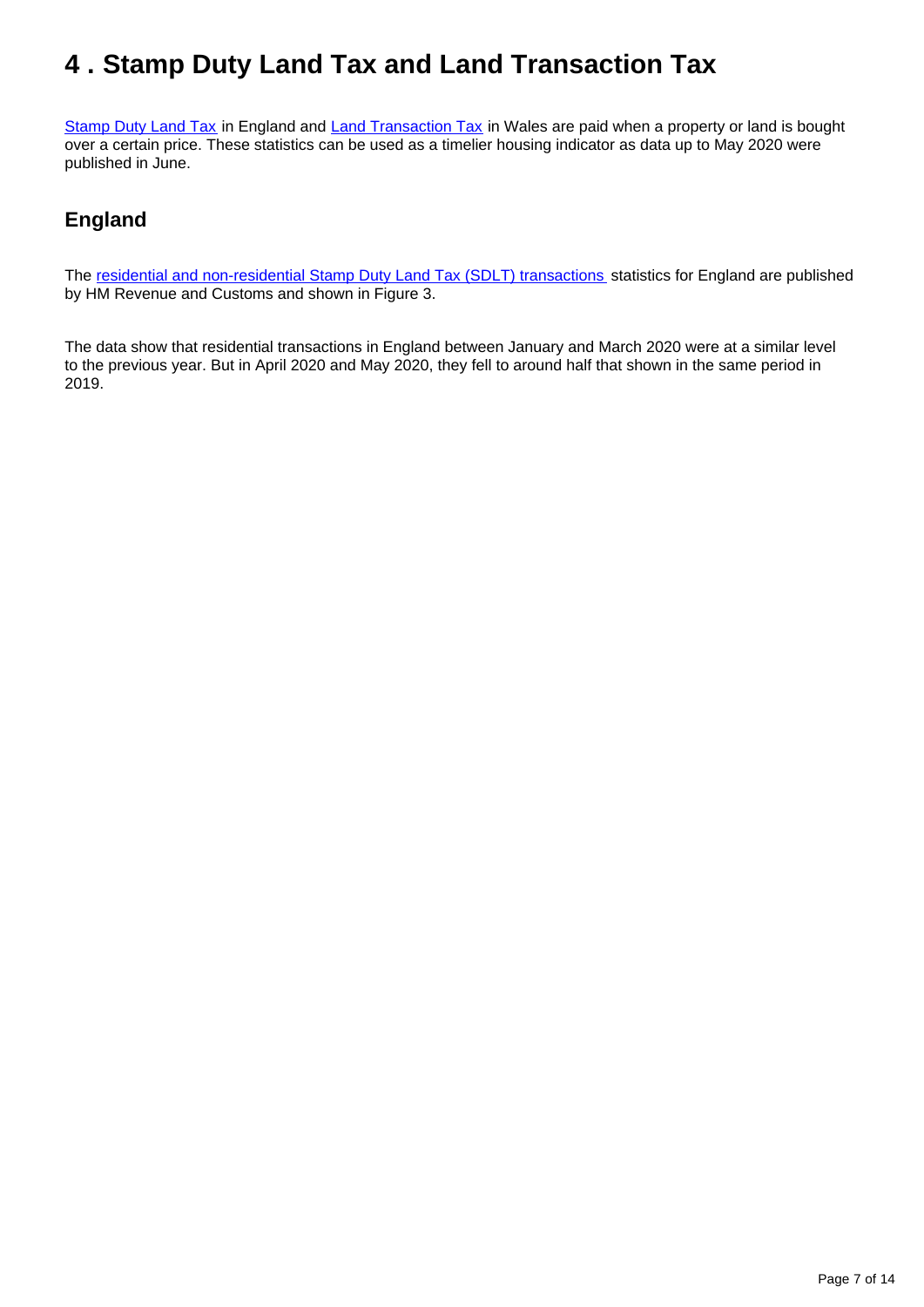## **Figure 3: Residential property transactions completed in England, for April and May 2020, were around half that shown for the same months in 2019**

### **Residential property transactions completed by month, 2019 and 2020, England**

# Figure 3: Residential property transactions completed in England, for April and May 2020, were around half that shown for the same months in 2019

Residential property transactions completed by month, 2019 and 2020, England



#### **Source: HM Revenue and Customs**

**Notes:**

- 1. Residential property transaction completions of £40,000 or above.
- 2. Data are provisional and are expected to be revised. Data as published on 23 June 2020.
- 3. Further notes are available in the **published HMRC statistics**.

## **Wales**

In Wales, statistics on the [number of property transactions subject to the Land Transaction Tax \(LTT\)](https://gov.wales/land-transaction-tax-statistics) are published by the Welsh Revenue Authority and shown in Figure 4.

These data show residential property transactions, which were completed in April and May 2020, were less than half those recorded for the same months in the previous year.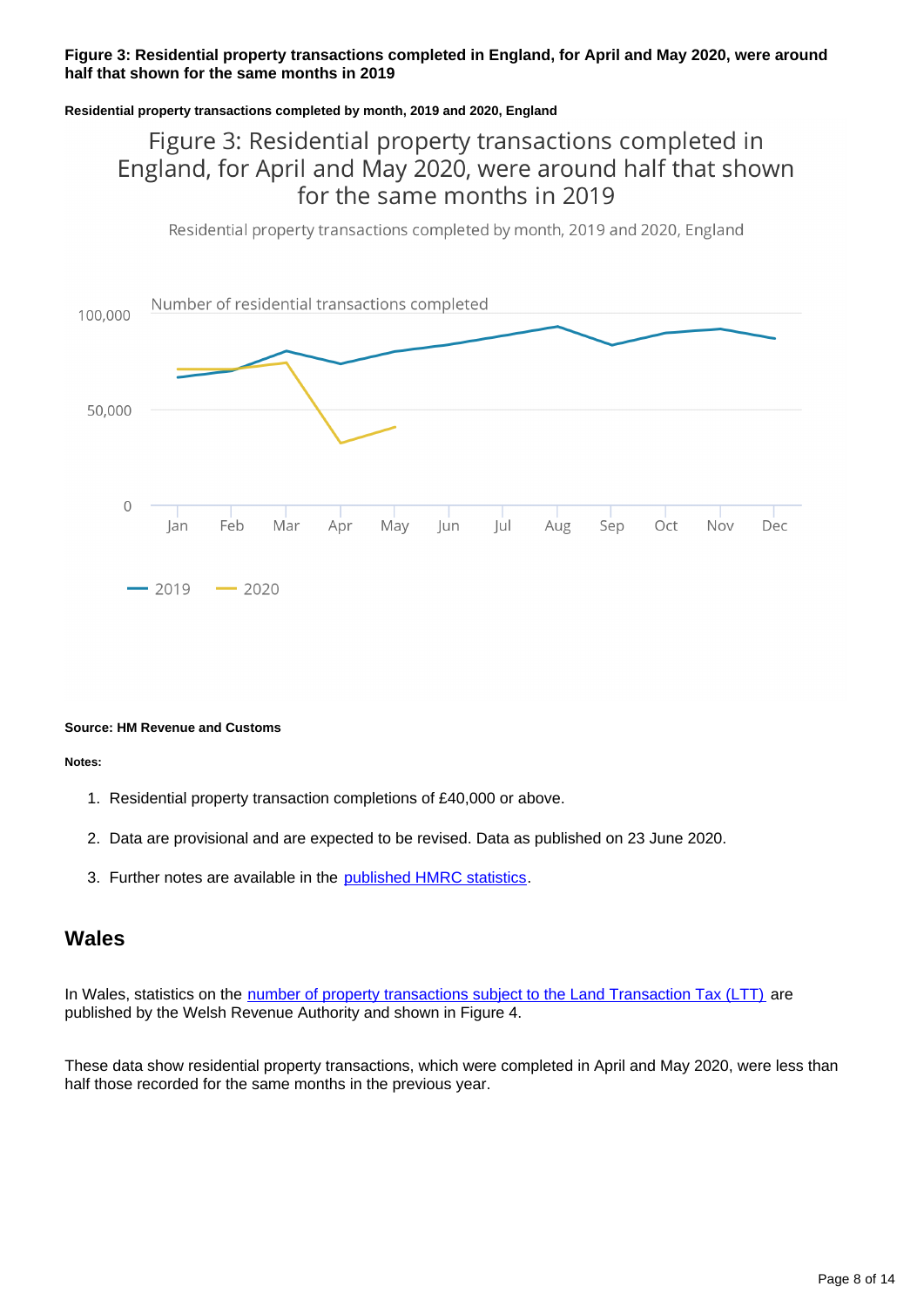#### **Residential property transactions completed by month, 2019 and 2020, Wales**

# Figure 4: Residential property transactions completed in Wales fell in April 2020 and remained low in May

Residential property transactions completed by month, 2019 and 2020, Wales



#### **Source: Welsh Revenue Authority - Land Transaction Tax returns**

#### **Notes:**

- 1. Transactions of residential property completed with a value of £40,000 or more.
- 2. Data for May 2020 are provisional. Data for February to April 2020 have routinely been revised and all data are subject to revision in future. Data as published on 19 June 2020.
- 3. Further notes are available in the [published Welsh Revenue Authority statistics.](https://gov.wales/land-transaction-tax-statistics-may-2020)

From the date that a transaction is completed, the taxpayer (or their agent) have 30 days to submit the Land Transaction Tax return to the Welsh Revenue Authority.

The Welsh Revenue Authority also publish [data by week on Land Transaction Tax](https://gov.wales/land-transaction-tax-statistics-may-2020) . This is published on a different basis than the monthly data. To show an up-to-date position on weekly levels of transactions, the weekly data are based on the date of submission rather than the date that the transaction was carried out. However, the monthly data on transactions completed in Wales should instead be used if comparing with data from other countries of the UK.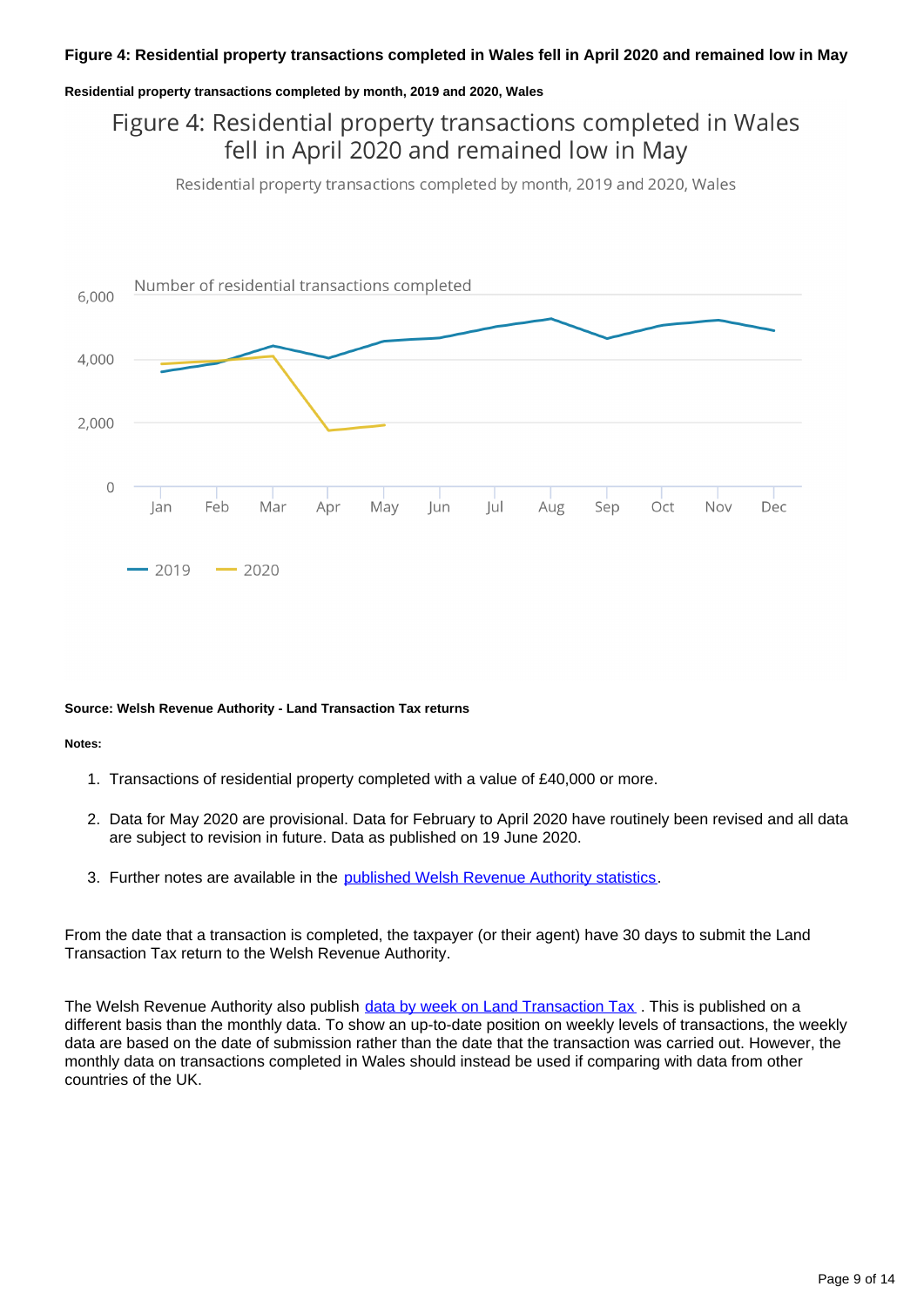# <span id="page-9-0"></span>**5 . Energy Performance Certificates (EPC)**

An Energy Performance Certificate (EPC) contains information on the energy efficiency of a property and is a requirement when a property is built, sold or rented in England and Wales. The data are published daily and as such, they can be used as a timely indicator for the number of transactions. EPCs are also required for existing properties that are converted or have changed use.

Figure 5 shows the number of EPC lodgements from the [EPC register website](https://www.epcregister.com/lodgementStats.html) (for England and Wales) for the last 12 months, for new and existing dwellings. Lodgement data are released daily, the monthly data shown were as at 1 July 2020.

There was a nearly 80% decrease in the total number of EPC lodgements in April 2020 compared with the previous month. Lodged EPCs for existing properties fell from around 112,000 in March to 24,000 in April and for new properties from 23,000 to 5,500. This was followed by an increase in EPC lodgements in May 2020 to nearly 50,000 for existing dwellings and 8,000 for new dwellings, but were still much lower than for March 2020. Figures for June returned to levels similar to those seen in January to March 2020.

The fall in the number of EPCs generated and lodged during April and May coincides with the government guidance issued on 26 March 2020 requesting delays to property moves and restrictions on viewings. An EPC requires an energy assessor to physically visit a property to conduct the assessment. In addition, a reduction to construction would contribute to the delay in EPC assessments of new dwellings.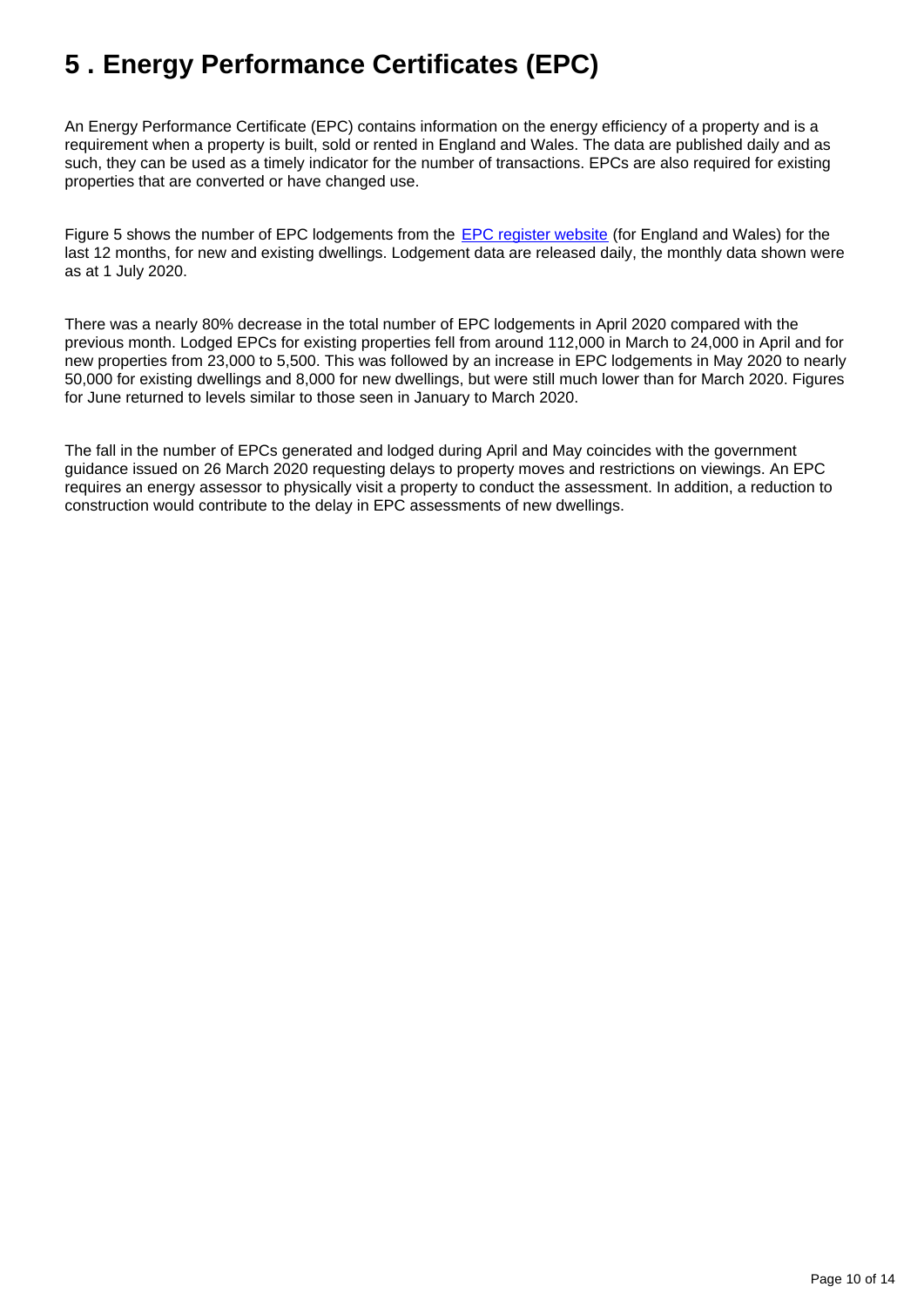### **Figure 5: There was a large decrease in the number of Energy Performance Certificates (EPCs) lodgements in April 2020 followed by increases in May and June**

### **EPC lodgements by month, England and Wales, July 2019 to June 2020**

# Figure 5: There was a large decrease in the number of Energy Performance Certificates (EPCs) lodgements in April 2020 followed by increases in May and June

Number of EPC lodgements 140,000 120,000 100,000 80,000 60,000 40,000 20,000  $\overline{0}$ API-10 **Windo** Domestic RdSAP EPC (existing) Domestic SAP EPC (new)

EPC lodgements by month, England and Wales, July 2019 to June 2020

#### **Source: Ministry of Housing, Communities and Local Government (MHCLG) Domestic - Energy Performance Certificate Register**

## **Notes:**

- 1. Data published 1 July 2020.
- 2. Further notes are available on the **[EPC lodgement statistics webpage](https://www.epcregister.com/lodgementStats.html)**.

# <span id="page-10-0"></span>**6 . Mortgage lending**

Many people who look to buy a property will do so whilst taking out a mortgage, a loan secured on their dwelling.

As part of the Bank of England's monthly [Money and Credit statistical release](https://www.bankofengland.co.uk/statistics/money-and-credit/2020/may-2020) the number of approvals of loans secured on dwellings (mortgages) are published.

The number of mortgage approvals for house purchases in the UK fell sharply in April 2020, to 15,900, around 80% below the February level. Approvals for remortgage (which include remortgaging with a different lender only) have fallen by less, to 34,100, 34% lower than in February.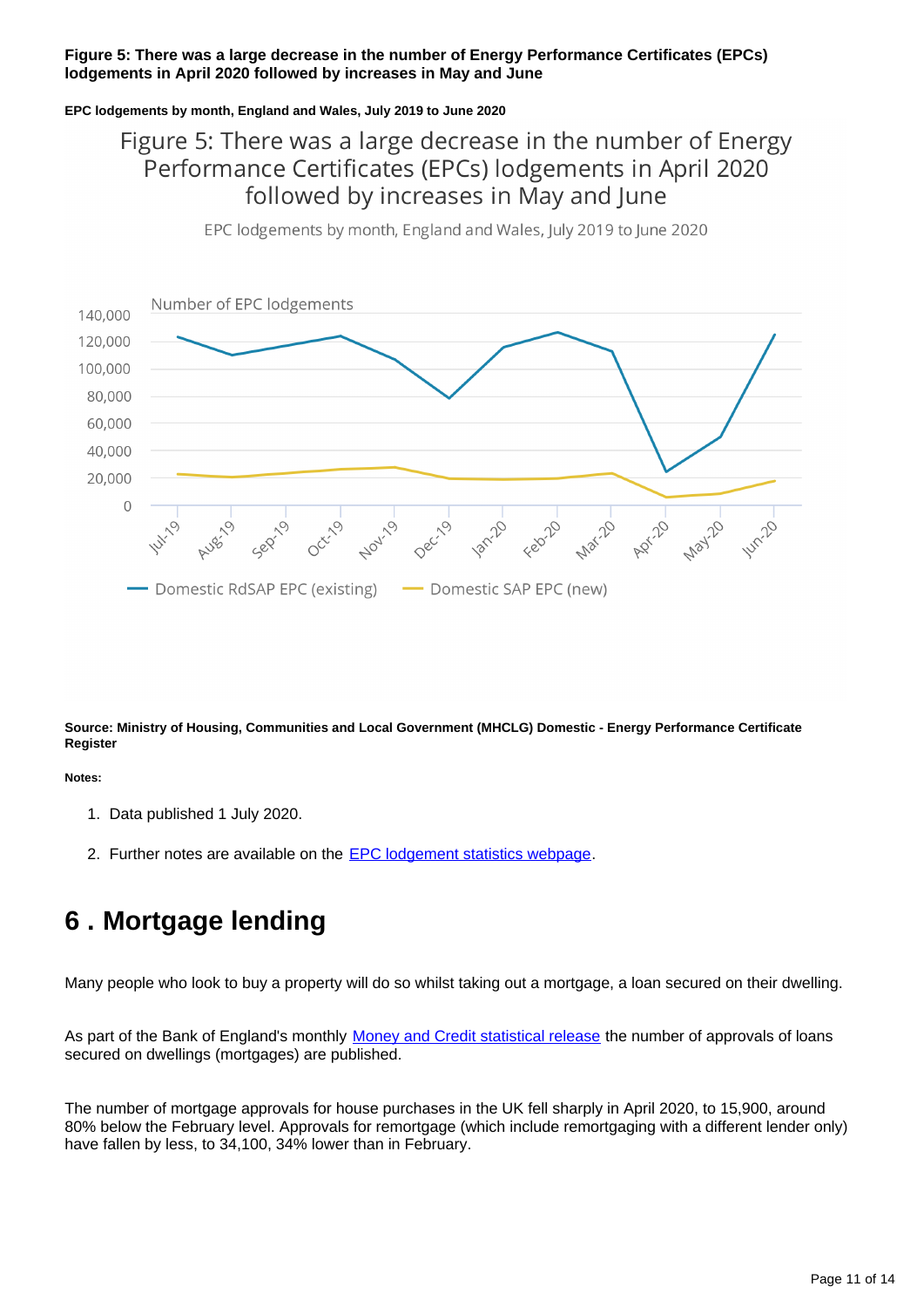Unlike the Stamp Duty and Energy Performance Certificate (EPC) statistics discussed earlier, the number of mortgage approvals continued to fall in May 2020. The number of mortgage approvals for house purchase fell to a new series low in May, of 9,300. This was almost 90% below the February level and around a third of their trough during the financial crisis in 2008.

Approvals for remortgage have also fallen, to 30,400 in May 2020; this fall was a little less sharp and they are 42% lower than in February.

### **Figure 6: There was a large decrease in the number of approvals for mortgages for the UK in April 2020**

### **Approvals of loans secured on dwellings by month, UK, January 2019 to May 2020**

Figure 6: There was a large decrease in the number of approvals for mortgages for the UK in April 2020

Approvals of loans secured on dwellings by month, UK, January 2019 to May 2020



- House purchase - Remortgaging  $\longrightarrow$  Other

#### **Source: Bank of England**

**Notes:**

- 1. Data published on 29 June 2020.
- 2. Seasonally adjusted.
- 3. Further notes are available in the **[original release](https://www.bankofengland.co.uk/statistics/money-and-credit/2020/may-2020)** on the Bank of England website.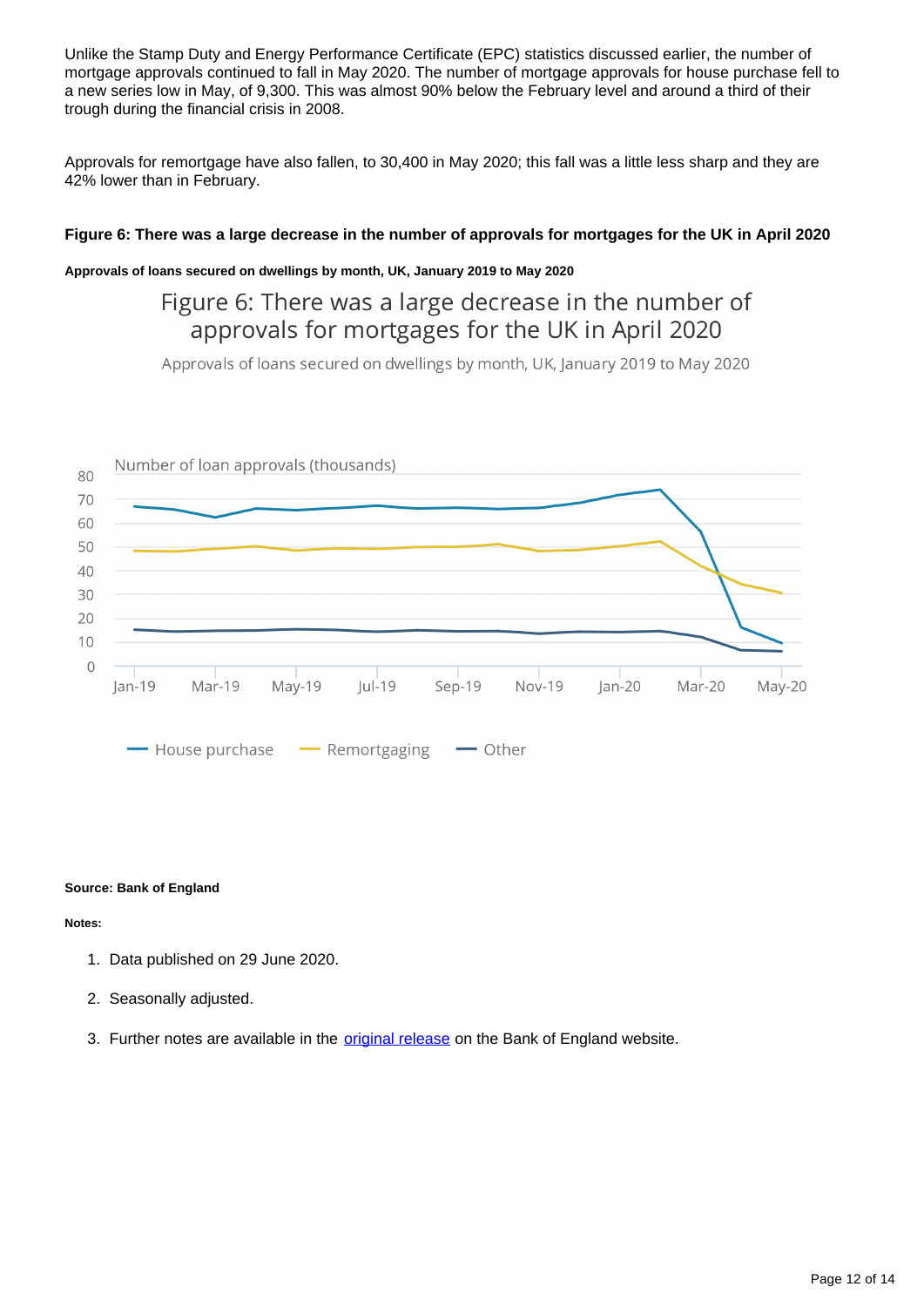# <span id="page-12-0"></span>**7 . Summary**

Bringing together a number of different statistics from a range of producers can be helpful to see across the whole landscape and corroborate a story. Looking at the timely data sources available, they suggest that there was little change in housing transactions up to March 2020, with a fall in April, coinciding with the first full month of the lockdown. This was largely followed by a small increase in May. Only one dataset, Energy Performance Certificate (EPC) data, currently has June data available and this suggests a recovery to levels similar to January to March. However, it will take some time to see whether this recovery is evident in the other sources.

Each data source shows a slightly different pattern, but on face value, the Land Registry transaction data do not currently present the same picture as the other data sources. While Land Registry data on the number of recorded property transactions may be the gold standard legal count of transactions, the complexities around the recording and registering of the data means that it can be delayed.

Therefore, when looking at the patterns in transactions from March 2020 onwards, the other data sources presented in this article may be more accurate than the Land Registry data as they are more timely and less likely to be affected by delays in recording.

### Table 2: Month-on-month percentage changes by data source

| Data source                                                                     | Coverage                 | <b>Jan to Feb</b> |            | Feb to Mar Mar to Apr Apr to May |        | May to Jun |
|---------------------------------------------------------------------------------|--------------------------|-------------------|------------|----------------------------------|--------|------------|
| <b>HM Land Registry Price Paid</b>                                              | England                  | $-13%$            | $-62%$     | N/A                              | N/A    | N/A        |
| Data transactions                                                               | Wales                    | $-12%$            | $-59%$     | N/A                              | N/A    | N/A        |
| <b>HMRC Stamp Duty</b><br>transactions                                          | England                  | $0\%$             | 5%         | $-57%$                           | 26%    | N/A        |
| <b>Welsh Revenue Authority-</b><br>Land Transaction Tax<br>transactions         | Wales                    | 2%                | 4%         | $-57%$                           | 10%    | N/A        |
| <b>MHCLG - Energy</b><br>Performance Certificates new<br>properties             | England and 5%<br>Wales  |                   | <b>20%</b> | -76%                             | 47%    | 116%       |
| <b>MHCLG - Energy</b><br><b>Performance Certificates</b><br>existing properties | England and 10%<br>Wales |                   | $-11%$     | $-79%$                           | 106%   | 151%       |
| Bank of England - Mortgage<br>approvals (house purchase)                        | UK                       | 3%                | $-24%$     | $-72%$                           | $-42%$ | N/A        |

Source: Office for National Statistics

The UK has a rich variety of housing statistics collected and published and on occasion it can be beneficial to bring these together, as here in this article or a [housing landscape](https://gss.civilservice.gov.uk/dashboard/tools/housing-and-planning-statistics/landing.html), to be greater than the sum of their parts.

We would appreciate your feedback on whether you found this article useful or if there would be other similar articles you would be interested in, please contact us at GSS.Housing@ons.gov.uk.